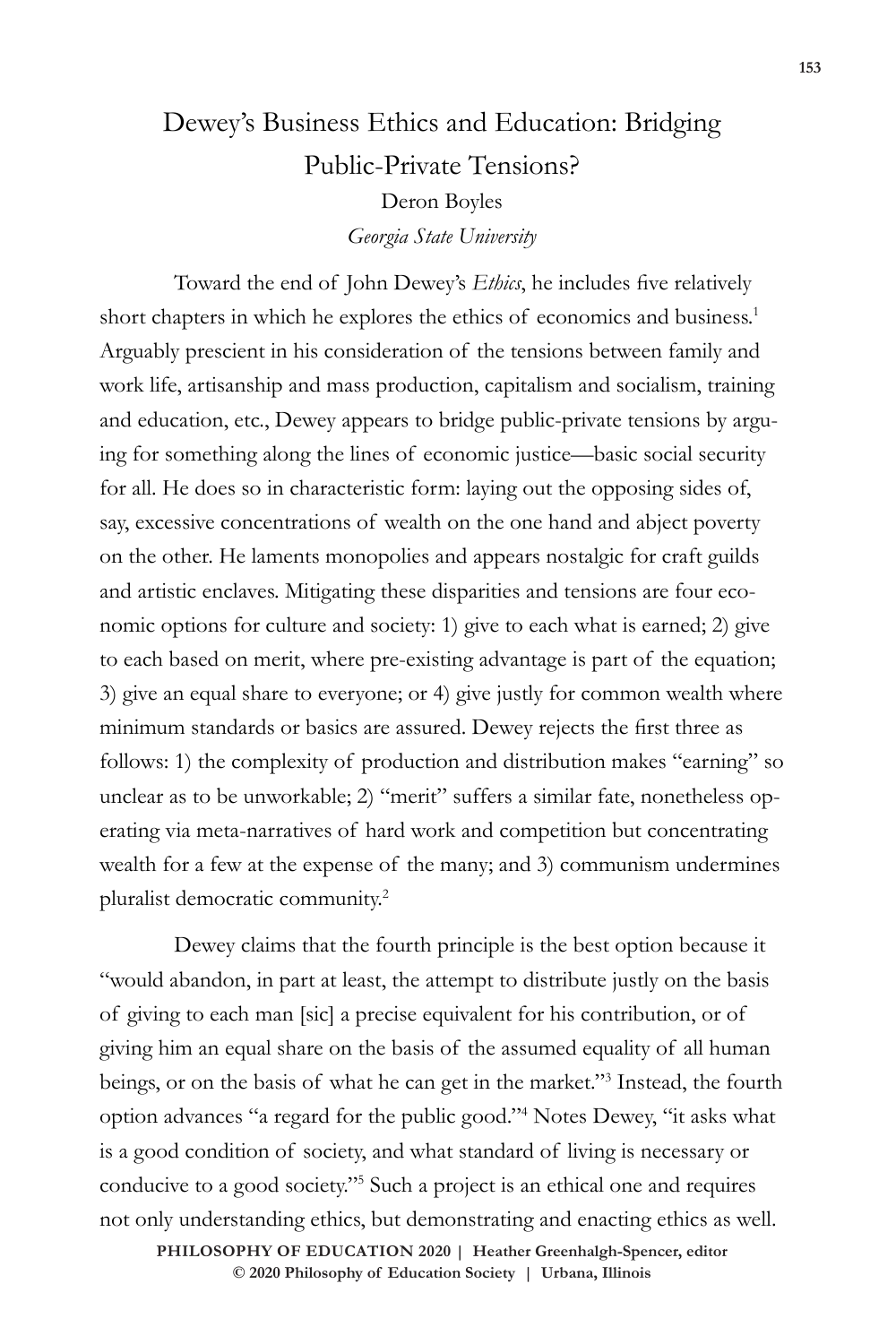The link to public education is the opportunity to formally consider the ethics of economics within a pluralist space for solving social problems and demonstrating the public good. The public good is a phrase that, for Dewey, captures the interrelationships between individuals and groups with one significant qualification: democratic community.

Only when we start from a community as a fact, grasp the fact in thought so as to clarify and enhance its constituent elements, can we reach an idea of democracy which is not utopian. The conceptions and shibboleths which are traditionally associated with the idea of democracy take on a veridical and directive meaning only when they are construed as marks and traits of an association which realizes the defining characteristics of a community. Fraternity, liberty, and equality isolated from communal life are hopeless abstractions.<sup>6</sup>

Schools are central to this project only if they demonstrate, in word *and* deed, the factual engagement to which Dewey refers. The engaged thinking Dewey expects of schooling thus requires diverse students investigating and solving various social problems, including economic ones. The processes of investigation are communal—public—and require students and teachers to engage in critical inquiry.

 This paper considers the primary arguments Dewey offers regarding business ethics. It explores whether his meliorism is a bridge between economics and education and whether his view is too optimistic for contemporary times. Is Dewey's view of ethical economics antithetical to his otherwise functional, pragmatist philosophy of education? That is, does Dewey's view of basic economic justice run counter to how public schooling operates in the U.S. in 2020? The paper proceeds in three sections: A) a brief overview of the main claims Dewey makes toward the end of *Ethics*; B) an exploration of structural differences in Dewey's view of economics of his time and current fiscal contexts in relation to schooling; and C) an analysis of Dewey's hopeful view that schools as democratic, public spheres can contain the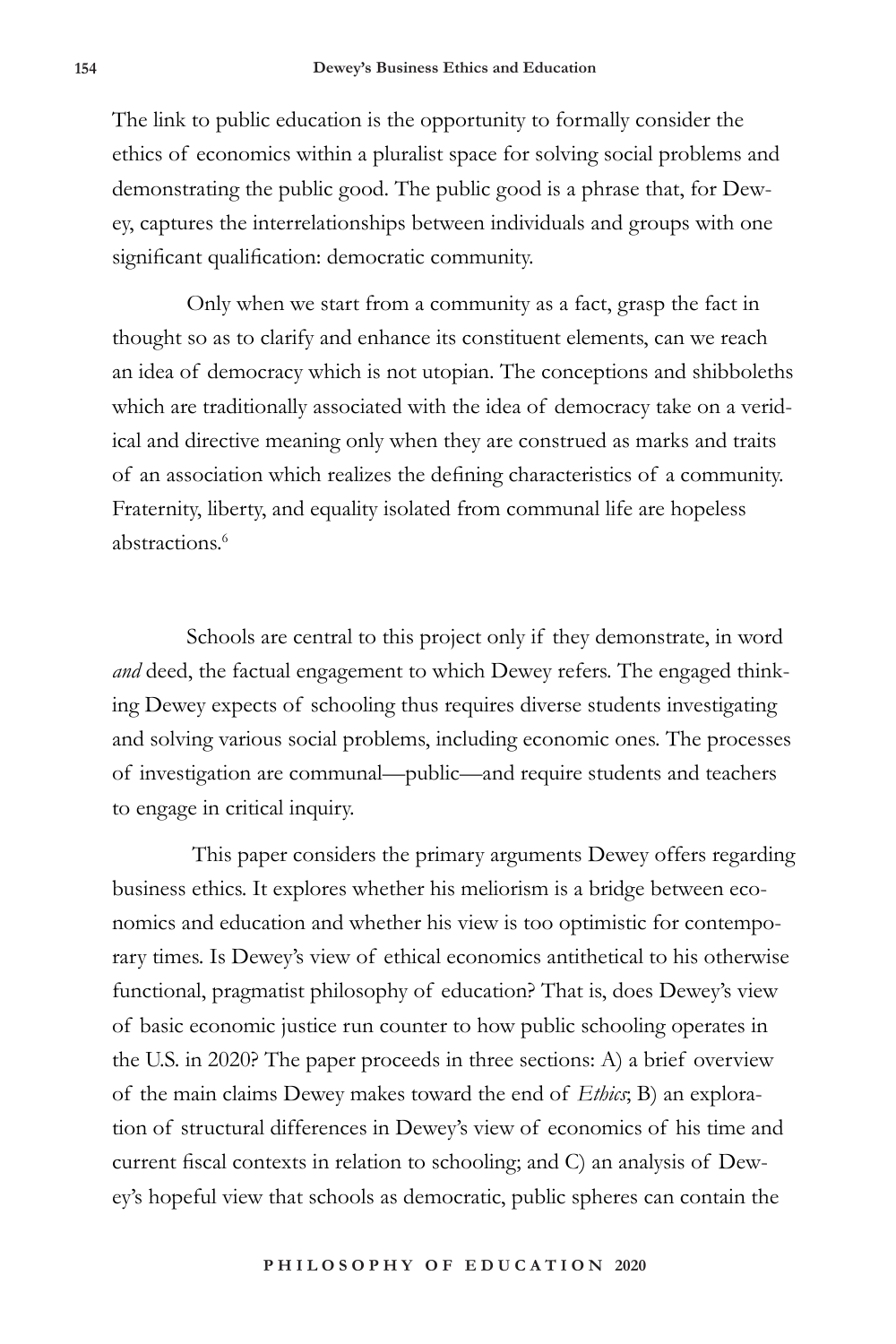worst ethical lapses of business fundamentals and still provide ameliorative economic options for contemporary life. The ultimate point of this paper is to situate Dewey's business ethics in educational contexts to reconsider whether his hopeful vision still holds.

### OVERVIEW OF DEWEY'S BUSINESS ETHICS

In *Ethics*, Dewey provides five chapters with the following titles: "Ethical Problems of the Economic Life," "Collective Bargaining and the Labor Union," "Moral Problems of Business," "Social Control of Business and Industry," and "Toward the Future."7 I begin where Dewey ends and then tease out key elements from these chapters to show what arguments he makes and what might follow from them for contemporary society and schooling. Dewey concludes that if economic considerations are the driving force in humans' lives, something is tragically wrong. His worry is that "the finer things" of life, like love, joy, contemplation, etc., will be distorted by an unrelenting focus on materialism, commercialism, and economic domination. Here is Dewey's summation:

If the economic dominates life—and if the economic order relies chiefly upon the profit motive as distinguished from the motive of professional excellence, i.e., craftsmanship [sic], and from the functional motive of giving a fair return for what is received—there is danger that a part of life, which should be subordinate or at most coordinate with other interests and values, may become supreme.<sup>8</sup>

Dewey's caution is informed by historical symbols. He begins his analysis of economic life by pointing to architecture and how, in important epochs, buildings symbolized that which society valued most. For Athens, it was the temples on the Acropolis. For Rome, it was the forums and temples to government. Medieval cities had cathedrals towering above the marketplace. But the "modern" city, Dewey laments, is filled with corporate basilicas, sprawling manufacturing plants, and banks. "Government is less prominent;" he writes, "the churches follow the residences into the suburbs;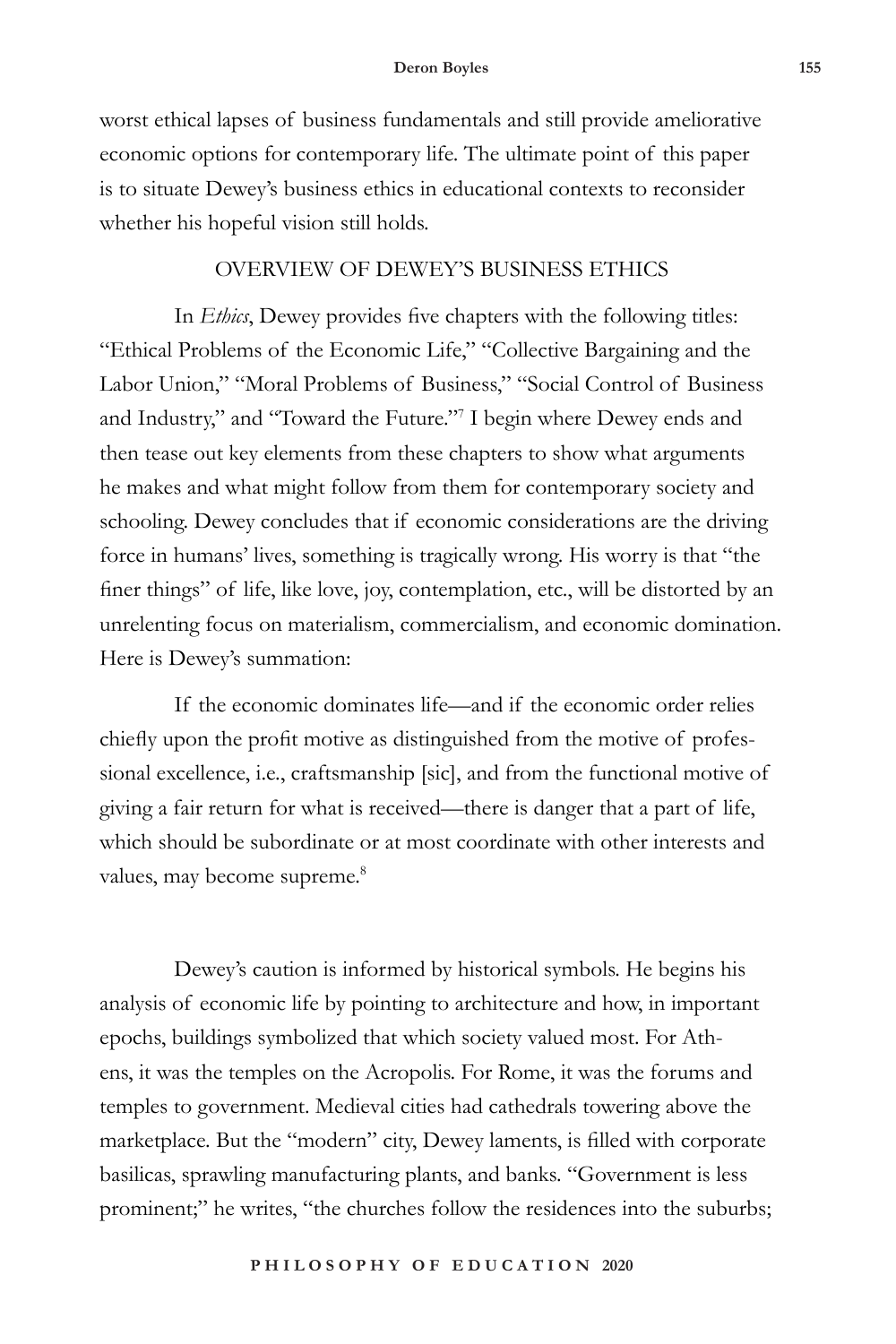business reigns."9 Dewey's concern is that nearly "half our citizens neglect to vote; at least as many abstain from the services of the churches; but business and industry admit no absence."10 We do not escape commercialism and consumerism.

Dewey then lays out how we arrived at the current condition of business dominating society. He highlights the rise of industrialism, machinery, and resulting factory work. Importantly, he straddles the progressive benefits of industrialization while also raising serious questions about the consequences of that same industrialization. He notes, for example, that earnings increased from the nineteenth to the twentieth centuries, but not without struggles over horrible working conditions. People may have had more money to spend, but Dewey questions the meaningfulness of lives that endure repetitive motions within environments that increase risks of physical injury and mental monotony. With earnings from such work, what are those wages used for? In some cases, workers' housing was rented from the factory and food had to be purchased from company stores. Wages were cycled back to industry in a commercial loop of corporate-self-interest. Whither the public good? More will be made of this point in the next section but note how schools conform to a similar cyclical function: perpetual preparation and training of future workers to compete in a global economy reinforces the idea that public schools exist primarily for private enterprise.

In chapter 18, "Ethical Problems of the Economic Life," Dewey provides a broad outline of the rise of industrialization in the U.S. and some of the consequences that followed. The conditions of work altered significantly such that the economic imperatives of capital redefined priorities and individual power. Importantly, Dewey is not arguing against the industrial revolution, per se, nor arguing that feudal life was egalitarian and bucolic. He is arguing against the effects of the way the industrial revolution was carried out: not only were monopolies funneling enormous wealth to a very small number of industrialists, but the social and collective interaction of communities was fundamentally and reductively changed. Again, it did not change from utopia to dystopia, but, as Dewey notes, "it makes a difference wheth-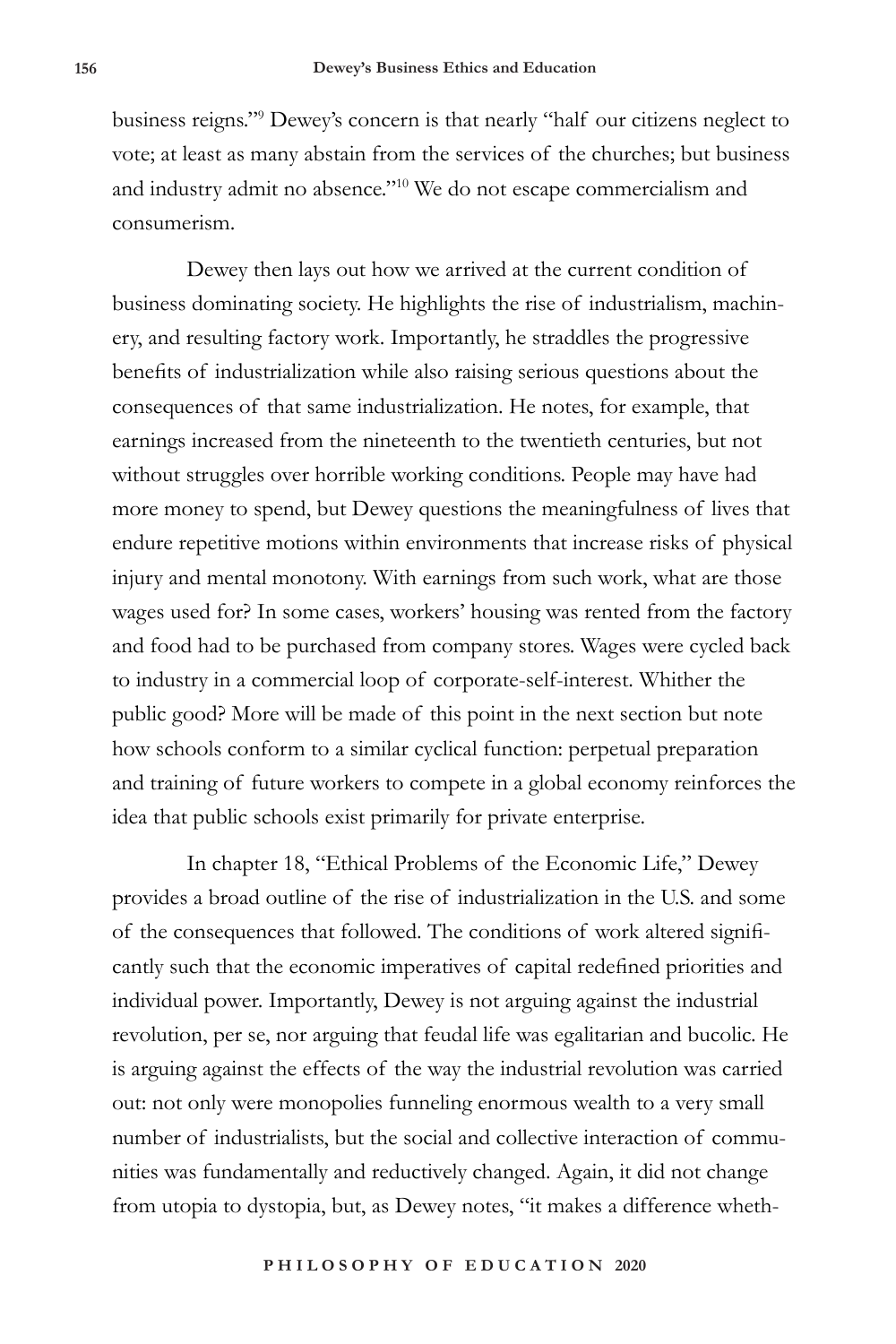er [our] relations with [our] fellow workers or employers are of a family or neighborly or friendly character, or whether the relation is purely impersonal and the motive for work is the acquisition of money in some form as wage or salary or profits."11 Here Dewey returns to a vision of human being that is not encased in materialist drudgery. His point is that the more materialist our lives become, the less likely we are to enjoy what it means to be more fully human. Note the qualifiers. Dewey is not arguing against work or jobs or making a decent (i.e., beyond subsistence) wage. He is arguing for a society that is communal, fair, and filled with the kinds of artful serendipity and generative expertise that make us laugh and appreciate existing. What makes this view *not* utopian is the functional anchoring that comes with democratic socialism. Problems still exist. Chores must still be done. Threats endure. Addressing these realities is best done, though not perfectly so, by a democratic socialist ethos tethered to a pragmatic vision of the world. In place of Adam Smith's elevation of individuals, Dewey sees individuals interested in more than self-preservation or, worse, self-promotion.

Dewey distinguishes between functional and acquisitive societies as follows: functional societies have individuals performing their own parts or roles, where these parts and roles are inseparable from the total society and its growth and security; acquisitive societies have individuals performing their own parts or roles, where these parts and roles are the focus at the expense of a greater good. Functional societies require interpersonal collaboration. Acquisitive societies pit individuals against one another to secure financial superiority in constant competition and comparison to others. Functional societies require altruism. Acquisitive societies valorize selfishness at the same time as they play on the trope of meritocracy. $12$ 

How does a functional society come about, then? The answer, for Dewey, is partly through a public schooling process that bridges inquiry and content not divorced from the social and economic realities students (and teachers) already embody in schools. Beyond cliché, schools as embryonic communities are not separate from the publics in which they reside. Social, political, and economic factors *already* color what school does and what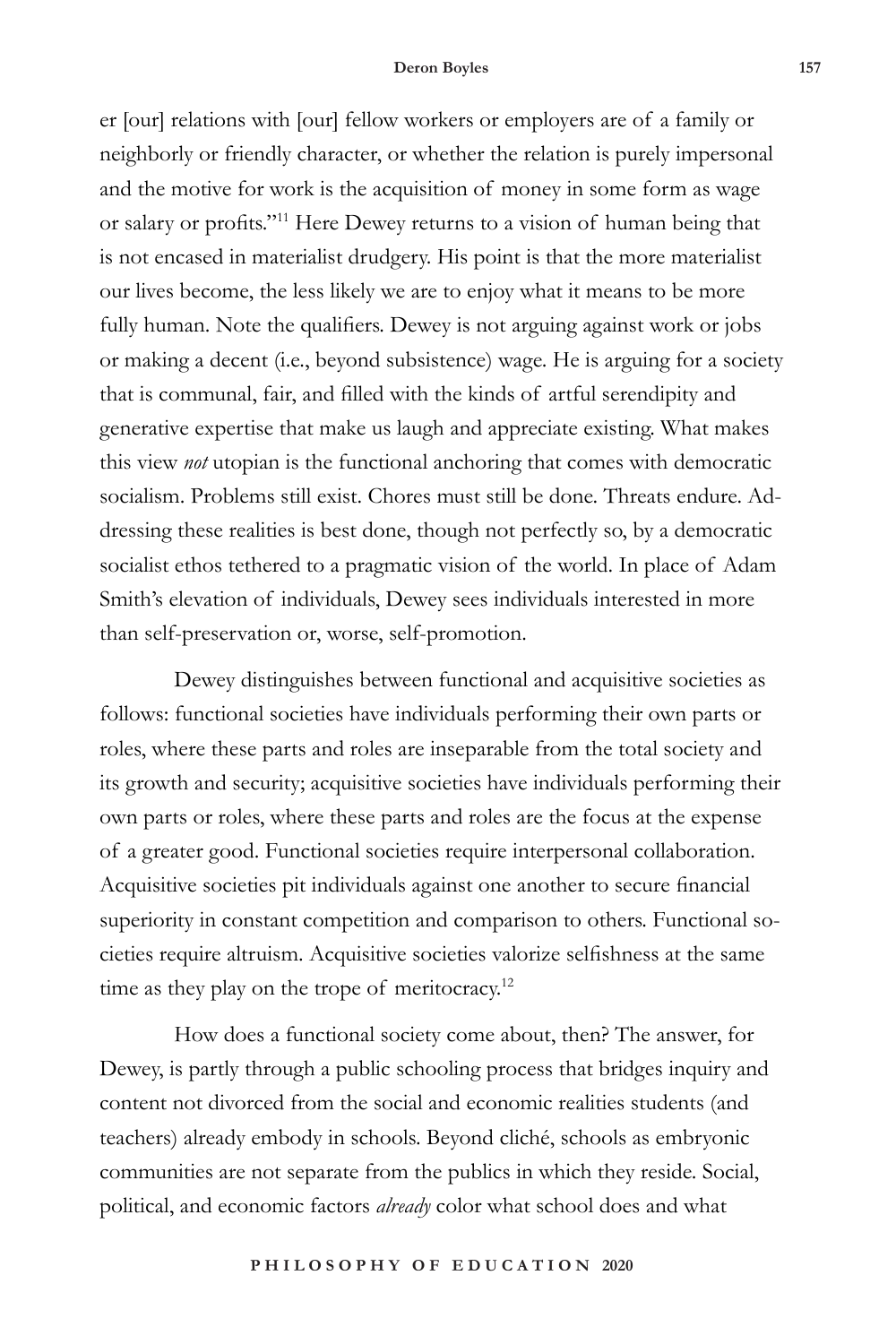school means. An unreflective view yields schools continuing to reinforce order, control, and a view of preparation that narrowly ties the purpose of schooling (and the purpose of living) to job skills, training, and employment. Dewey challenges this view by arguing that the problems of classism and income inequality should become part of the curriculum. Students should not be taught that there are "free markets," when the markets operate in constant mediation of political and regulatory fluctuations to the continued advantage of the rich and at the expense of everyone else.13

## BRIDGING STRUCTURAL DIFFERENCES IN ECONOMICS AND EDUCATION: DEWEY IN 2020?

Dewey's *Ethics* was first written as a textbook with James Hayden Tufts in 1908. It was updated, also as a textbook, in 1932. Given World War I and the Great Depression in the intervening years, not to mention overlooked-but-significant court cases like *Adair v. U.S.* and *Coppage v. Kansas*, 14 are there significant structural differences between the economics of Dewey's time and the economics of the present? The short answer is yes, but there are also some important similarities that are striking. For instance, in Chapter 21 ("Social Control of Business and Industry"), Dewey writes about the Great Depression, but seems prescient regarding the 2007-8 start of the Great Recession. He writes that a

…complete change in economic conditions is slowly compelling recognition of the fact that men [sic] are likely to be thrown out of work by a general business depression without the least fault or possibility of escape on their part. It is also apparent that, in so far as labor is regarded as a commodity to be bought in the cheapest market and scrapped like a machine when it is no longer at its maximum efficiency, the older protections against poverty and old age—which existed when the employer had a personal interest in his workmen [sic]—no longer exists. A society which claims to be just, to say nothing of being humane, must take account of these changed conditions and make provision, either through the industries themselves, or through government administration, against those contingencies which the present development of industry has brought about. The old maxim was, "Where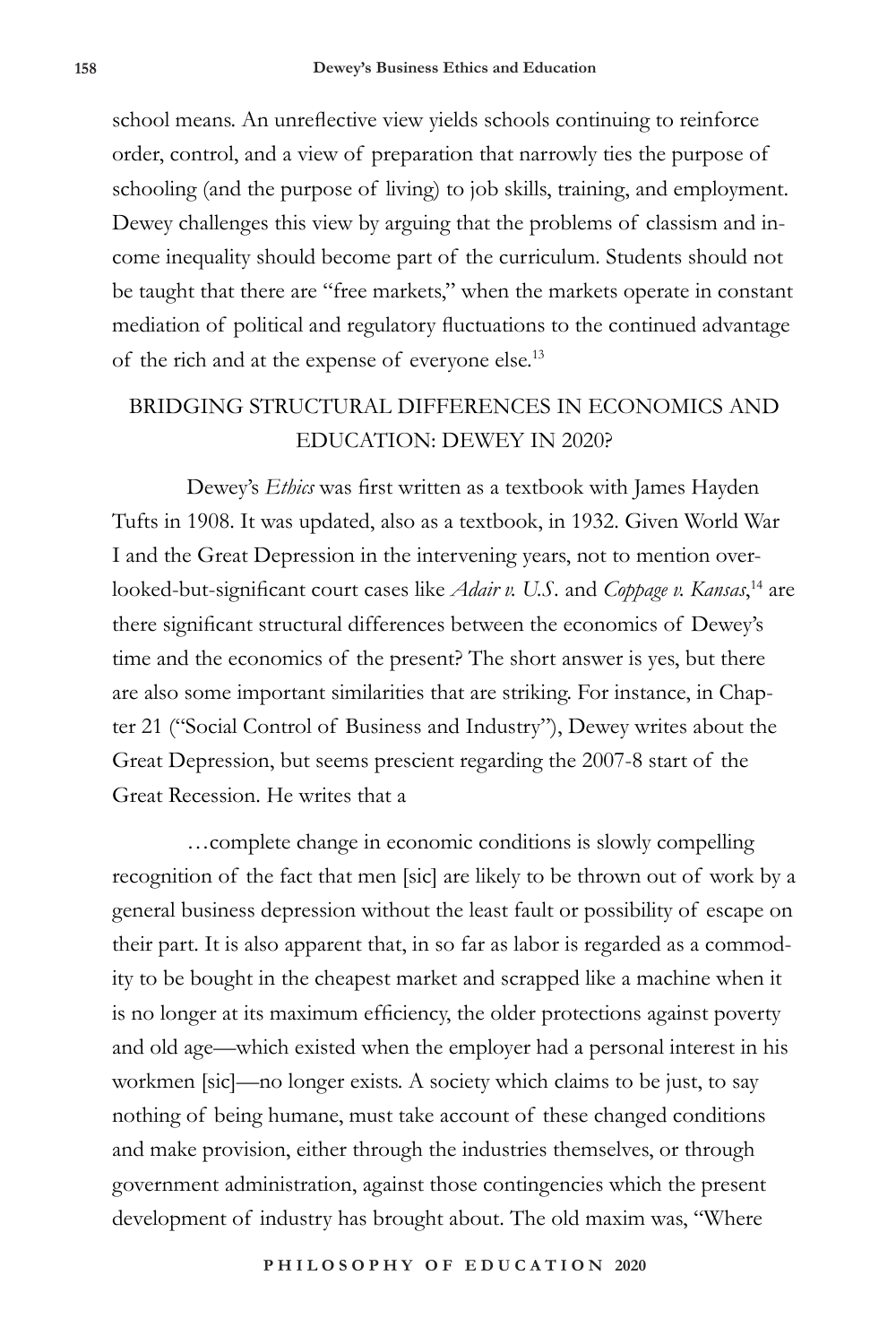the tree falls, there let it lie." The modern conscience believes that a society which makes any pretense to understand what it is about should prevent trees from falling—or when this is not possible should at least prevent the fall from crushing the helpless members of the commonwealth.15

Dewey is arguing against *laisse faire* libertarianism and for an economic system that safeguards basic work *and* living conditions. While it might be argued, in 2020, that democratic socialism is enjoying a resurgence in public discourse, it faces the same kind of negative reaction and negative characterizations that existed in Dewey's time. As he noted in the chapter "Toward the Future," it "is absurd to object to a national plan for mitigating suffering and injustice on the ground that it was first tried in Europe. The argument that social insurance is 'paternalistic' or 'socialistic' or 'German' is convenient hokum."16

The structural differences between economics and education are few. Given Frederick Tayler's time-and-motion studies merging manufacturing plants and schools, the rise of David Snedden's social-efficiency advocacy in early twentieth-century debates about the purposes of schooling, and the increased conceptual substitution of education for training, schools operate far more like factories than communities of learners.17 This point goes beyond bell schedules and the curriculum. The point is that nearly 70 percent of adults in the U.S. believe that schools should focus more on career and technical skills-based classes than on more honors and advanced academic courses.18 Such preferences indicate the culmination of a century-old effort to see schools as vocational, even if the majority of schools are not, strictly speaking, named technical and vocational institutions. At least two historical points are worth considering in order to build the philosophical bridge from Dewey's time to today: The Smith-Hughes Act and globalization after World War II.

Briefly, the Smith-Hughes Act was one of the first times federal money was spent on state schooling. In 1905, Massachusetts studied the need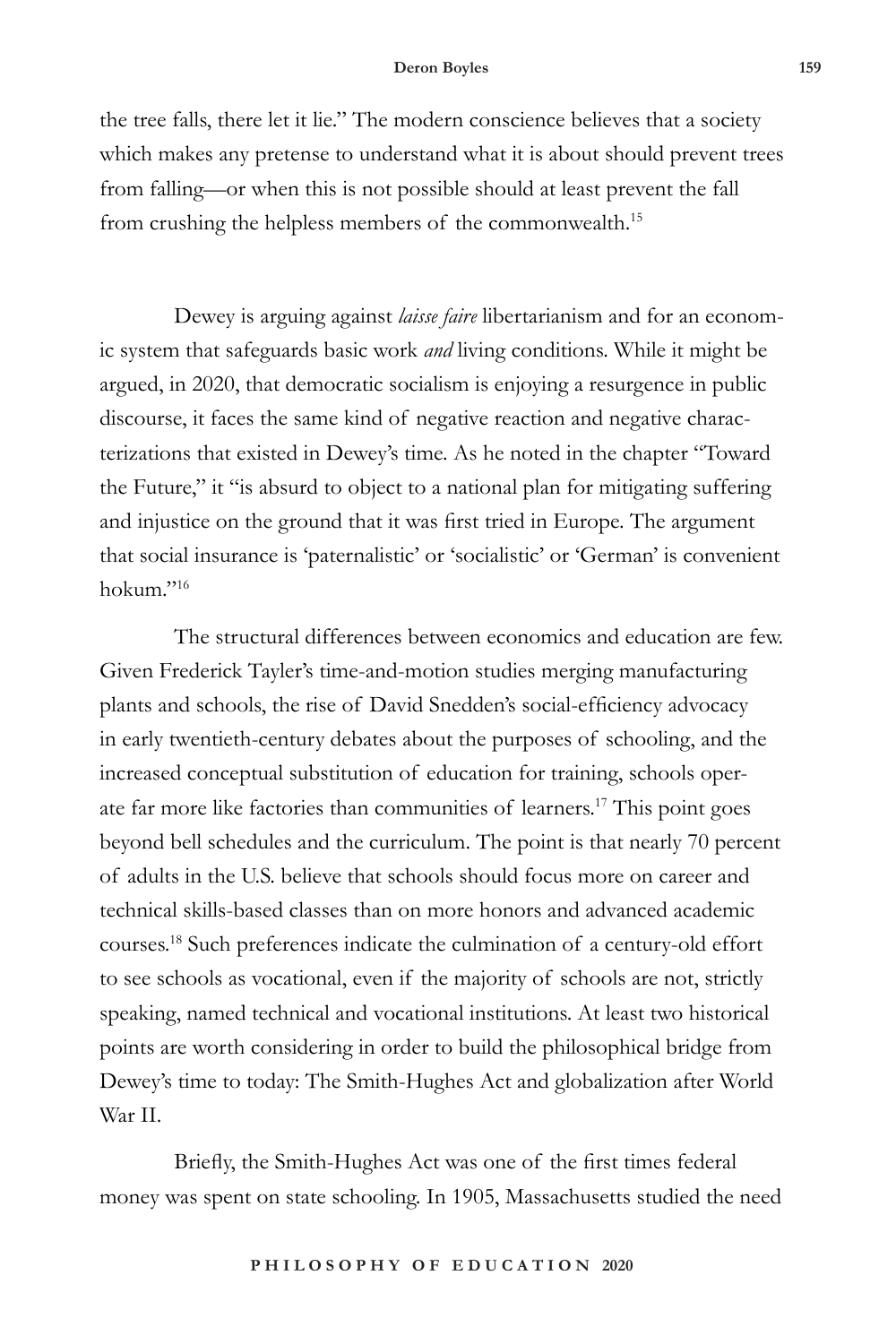for vocational training and a national discussion followed concerning agriculture, industry, and home economics. The Smith-Hughes Act embodied social determinist theory to identify those unable to do academic work but who were identified as future workers for industry. The debate then, as now, was between technocratic indoctrination or humane development of community.19 As Emery Hyslop-Margison notes:

The debate between Snedden and Dewey…reflects many of the arguments…on both sides of the vocational education divide. Snedden considered specific skill training an essential educational element to meet existing labor force demands, enhance national competitiveness, and promote economic progress. Advancing an *argumentum ad populum* to support his position, he suggested if Americans were forced to choose between social efficiency and democracy as the basis for public education, they would invariably select the former. Not unlike current social efficiency advocates, then, Snedden equated vocational education with providing students the skills, values and attitudes required by industry. From Dewey's perspective, however, vocational education should be designed to meet student instead of corporate needs and prepare the former for the various challenges of social life rather than for specific occupational roles.<sup>20</sup>

Then, as now, arguments in favor of job preparation saturated media. Fomented by groups like the National Association of Manufacturers, patriotism became synonymous with industrialism. Citizenship narrowed to workforce preparation and jobs became the primary focus of family support. With World War II, a shift to national defense further reinforced the idea that national interests centered around manufacturing. The military-industrial complex became entrenched, and schools were further regarded as sites to produce future workers.<sup>21</sup>

After World War II, economists associated with the Mont Pèlerin Society (MPS) exploited post-war Europe in a concerted effort to expand classical, monetarist economic thought.<sup>22</sup> Milton Friedman, Friedrich von Hayek,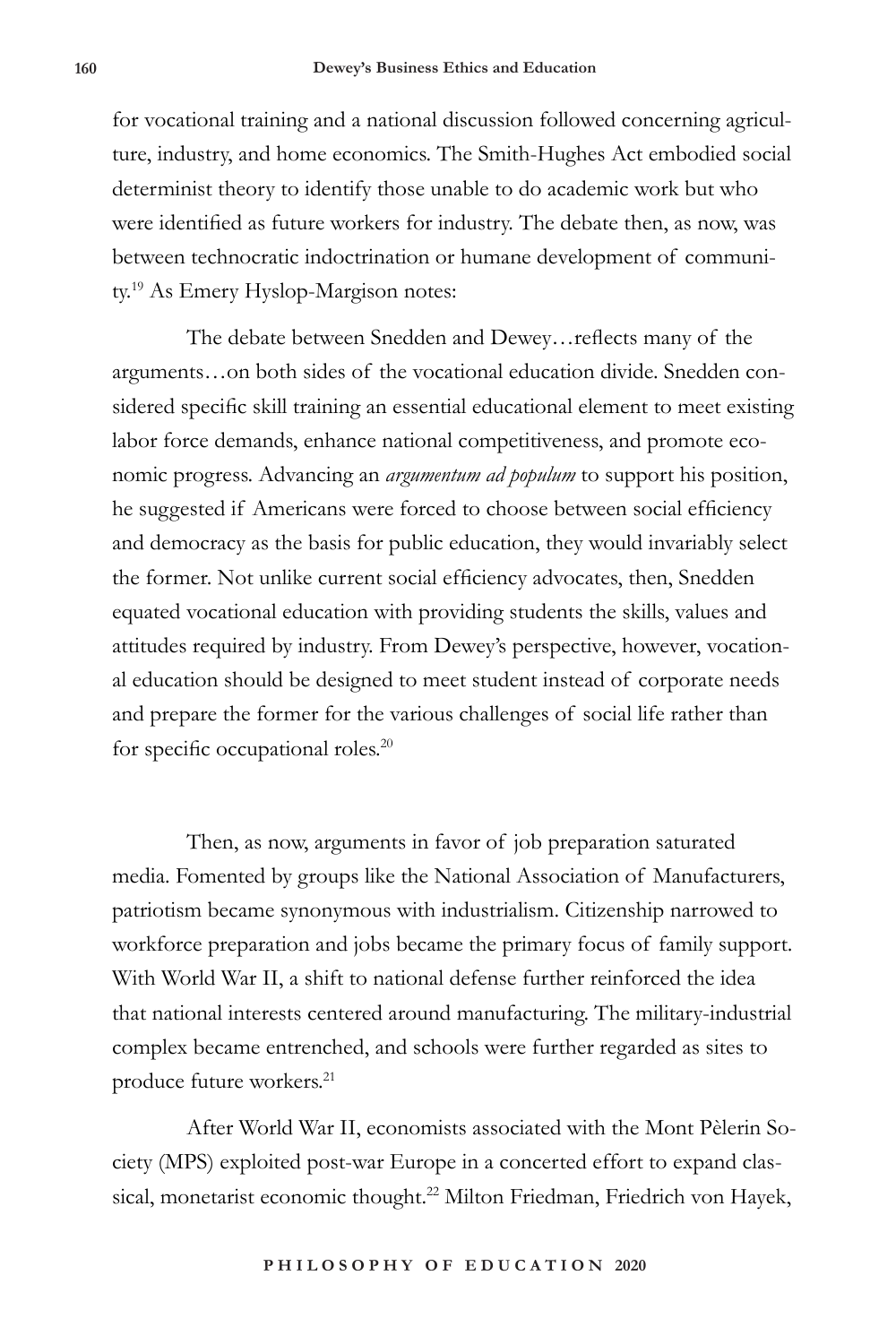and Ludwig von Mises were leading members of the MPS who argued vehemently against government intervention into "free markets," championing instead a vision of capitalism that promoted individualism and competition. Where John Maynard Keynes argued for government expenditures, the MPS essentially argued, and Friedman specifically did, that profit is the only purpose of business.23 Dewey, though not perfectly aligned with Keynes, viewed business with deep suspicion. In writing about the havoc wrought by the cycles of surplus-recession-depression associated with MPS-like capitalism, Dewey laments that "it is doubtful whether there will be any escape from the cycle so long as business and industry are left to the unlimited control of the profit motive."24 The consequences, according to Dewey, reinforce a bizarre reality. "Business wants to be left alone by government, but at the same time it virtually admits that it has no plan, except to make as large profits as possible in times of prosperity, and when depression comes to throw the burden of unemployment upon charity" or the very government it eschews. <sup>25</sup> This point is another bridge to understanding how schools are exploited by corporations.

## SCHOOLS AS DEMOCRATIC, PUBLIC SPHERES TO CRITIQUE BUSINESS ETHICS?

Schools find themselves in a double-bind insofar as state governments lure companies to headquarter or relocate to their area by offering significant tax incentives. Amazon is a recent example, but only because it was so large. Many smaller "deals" are constantly made as part of the globalization/MPS-approach to trade. As Tyler Mac Innis and Juan Carlos Ordóñez note, however, using Oregon to illustrate the issues facing all states:

Over the decades, the Oregon corporate income tax has declined dramatically as a source of revenue. This is evident from several perspectives. First, as a share of the state's economy, corporate tax contributions have shrunk by more than half since the late 1970s. Second, as a share of all income taxes collected in Oregon, corporate income taxes have also contracted. Third, corporate income taxes have eroded to such an extent that the Oregon Lottery now brings in more revenue than the corporate income tax.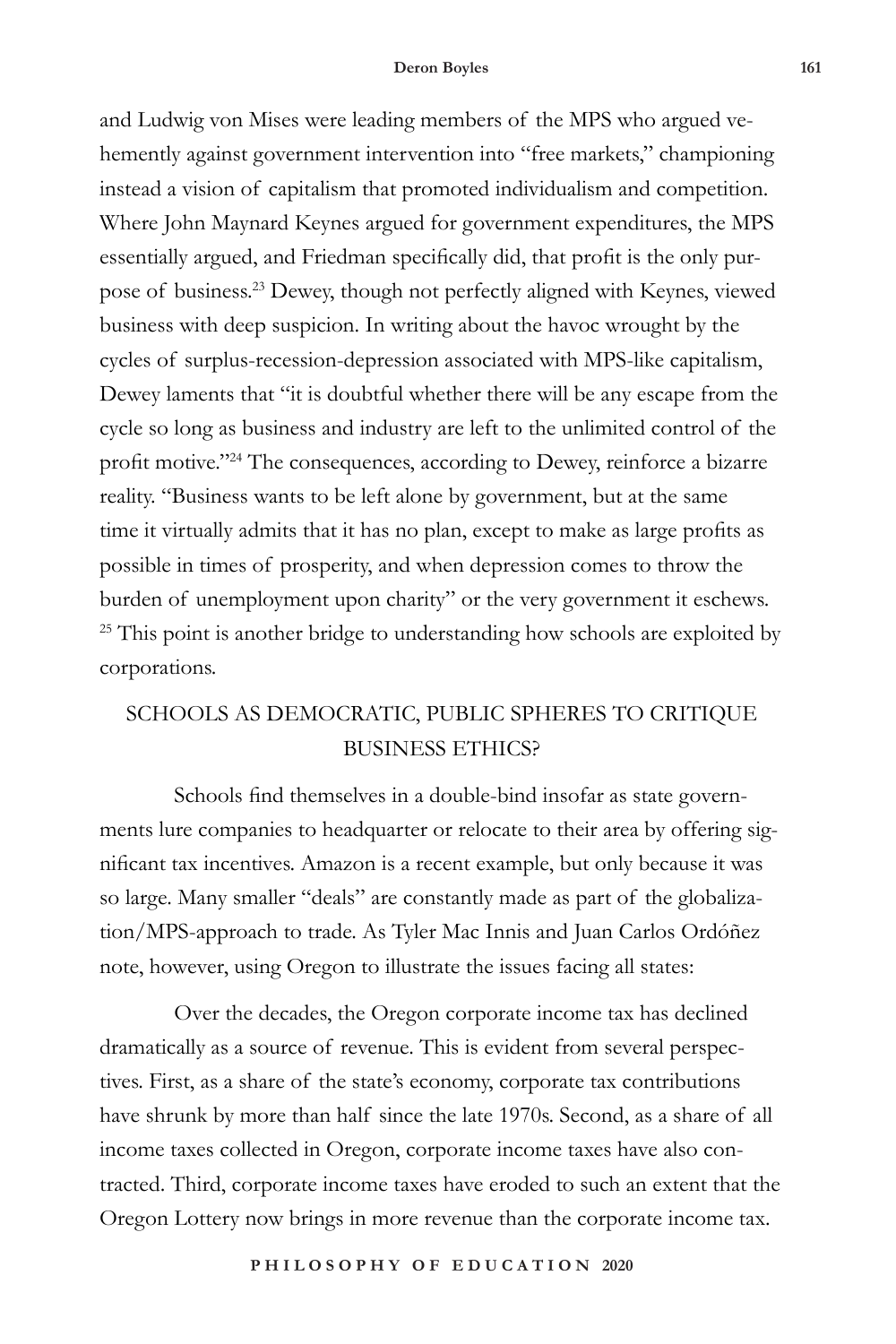And fourth, in recent years many profitable corporations have paid nothing or next-to-nothing in income taxes.<sup>26</sup>

The result is that schools are structurally underfunded and, *because of that underfunding*, are then used in "school-business partnerships" where companies call attention to their generosity. I call this false philanthropy. Dewey called it charity. He also found it ethically dubious when he argued that "to resort to charity to remedy a situation which ought to be prevented by the economic system is a confession of weakness. For charity places the burden not on those who are able, nor on those who have profited most from previous prosperity, but on those who are willing."27 Partnerships can be terminated and "grants" to schools from corporations can be withdrawn. Budgets can be cut, too, of course, but tax revenue is far more reliable than donations.28 Schools as charities are certainly not what Dewey had in mind when he argued for embryonic, democratic communities where students and teachers engaged in solving social problems. Using corporate tax subsidies and school funding as projects for inquiry and critique is much more in keeping with Dewey's view.

By studying economics as a contested field, Dewey was rejecting the nineteenth-century effort to view economics as akin to physics.<sup>29</sup> Part of Dewey's point is that capitalism did not appear out of thin air. Free markets do not naturally occur. They are social vestiges of value: moral commitments that are made and re-made for purposes of power and control. When students understand that economics is not an objective science, they challenge what is otherwise accepted as an "all-knowing" specialization. Belief in antecedent, *a priori* market ideals masquerading as a physics-like science is arguably part of the reason economists are interviewed and quoted so much, even though they are wrong much of the time.<sup>30</sup> Learning that economics is debatable, ideological, and value-laden means taking the field down from its constructed "perch" and democratizing the thinking about the function of economics in a democratic sphere. Accordingly, learning communities and schools, too, are made and constructed and are never pure and wholly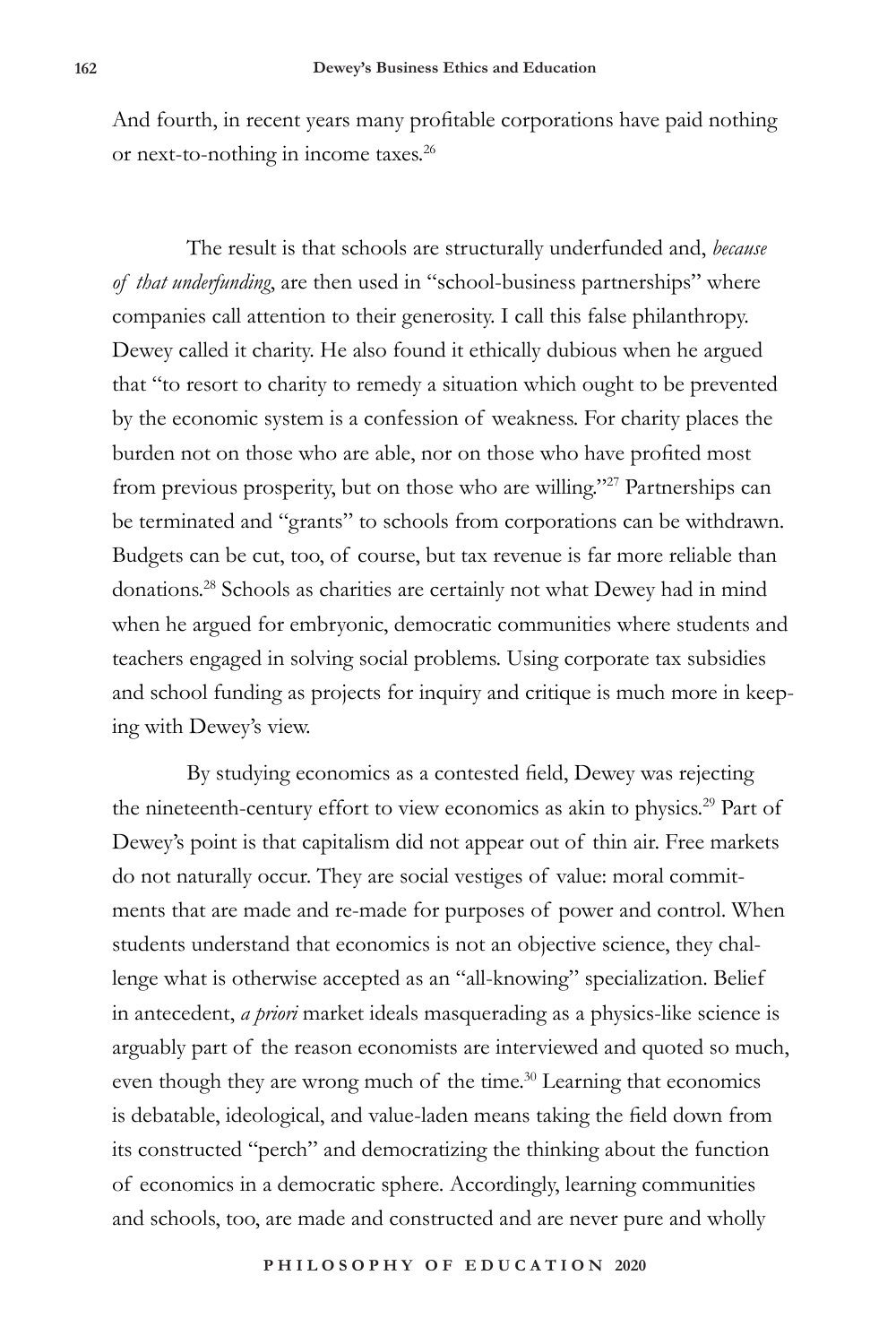good. They are like nature, for Dewey—evolving contexts requiring constant checks and revisions for the purpose of justice beyond liberty.

For a society to advance economic justice, the law and political institutions will need to re-think the purpose of economic policy and practice. For Dewey, there must also be a rethinking of the purpose of education such that economics is tested and re-thought by students and teachers. In the chapter, "Toward the Future," Dewey stipulates the five central problems to be taken up by schools re-evaluating economics for justice: 1) production and waste; 2) security; 3) worker protections; 4) elevating understanding and taste on the part of consumers; and 5) "problems of a juster [sic] distribution of the enormous gains in economic processes—juster both as measured by service to the community, and as measured by the requirements of a functional society."31 Perhaps this point is the one Dewey advocates most in *Ethics*: functional societies utilize ethics in determining a good life. Regarding economics and ethics, I return to the central question of this essay. Does Dewey's view of basic economic justice run counter to how public schooling operates in the U.S.? Yes. It does.

Dewey's view is one in which schools are laboratories for critique, investigation, and critical inquiry, including—as stipulated in this paper—economics as a field and as a subject. Current schools teach economics largely from one view, i.e., MPS-like neoliberalism. Accordingly, like other content areas, teaching is essentially telling students "the way the world is." When the Texas state board of education voted not too long ago to get rid of the term "capitalism" in the state's economics curriculum, it was so epithets could not be attached (think "capitalist pig").<sup>32</sup> The phrase that replaced the term was "free market economics" and might represent what Nancy MacLean identifies as "intentional design."<sup>33</sup> Coordinating efforts between the American Legislative Exchange Council (ALEC), the Charles Koch-funded State Policy Network, the Cato Institute, the Foundation for Economic Education, and the Independent Institute has meant a barrage of misinformation about climate change, taxes, and the role of public schools in society.34 If the role and function of public education is to advance a largely one-sided view of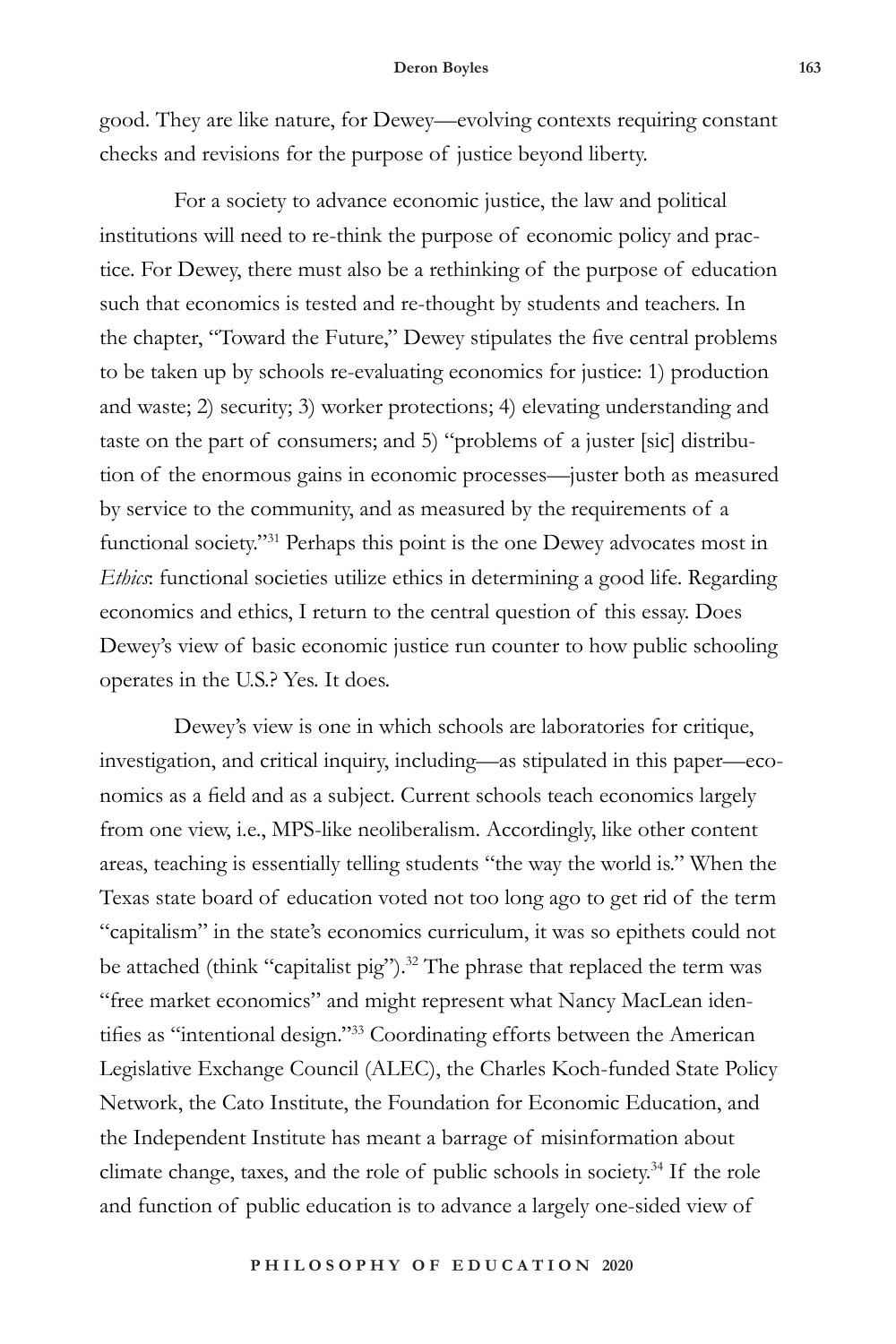job preparation, individualism, competition, and selfishness, then Dewey's view of economic justice has been overtaken by an ethics of business that sees society as merely a grouping of consumers. As he noted, the "point...is" that exclusive reliance upon the profit motive and upon the supreme importance of wealth tends to distort the proper perspective for life as a whole."35 Schools subvert this goal of the public good by reifying and promoting individualist competition tied almost exclusively to job training and future employment. To challenge such a reality requires changing what it means to teach and to learn from acceptance to critique. It also requires re-imagining the function of schools to be places where ethics become central to various fields of inquiry. Otherwise, the public good is merely a shibboleth.

1 John Dewey, *Ethics* (1932), in *John Dewey: The Later Works, 1925–1953*, vol. 7, ed. Jo Ann Boydston (Carbondale: Southern Illinois University Press, 1981). For an explication of Dewey's early works on ethics, see Jennifer Welchman, *Dewey's Ethical Thought* (Ithaca, NY: Cornell University Press, 1995). This paper is limited to five of the last chapters of Dewey's 1932 *Ethics* dealing with business and economics.

2 Dewey, *Ethics*, 407-411.

3 Dewey, *Ethics,* 410.

4 Dewey, 410.

5 Dewey, 410.

6 John Dewey, *The Public and Its Problems* (New York: Henry Holt, 1927), 149. See, also, Joseph Grange, "The Disappearance of the Public Good: Confucius, Dewey, Rorty," *Philosophy East and West* 46, no. 3 (July, 1996): 351-366.

7 Dewey, *Ethics*, 371-437.

8 Dewey, *Ethics,* 436.

9 Dewey, *Ethics*, 373. An argument could easily be made that churches have become businesses, but that point is for another time. Dewey's point is that traditional com-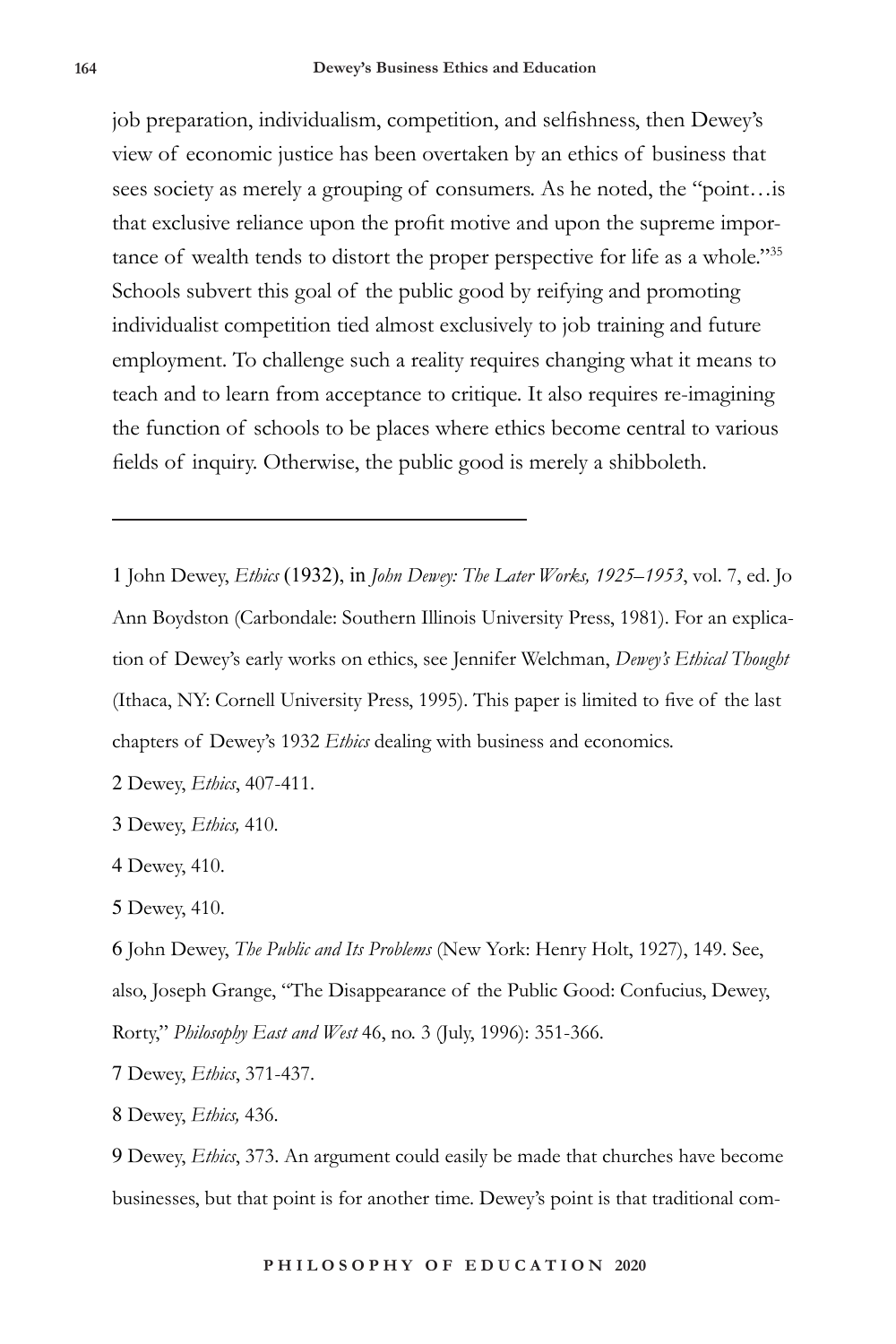munitarian spaces are displaced by businesses. Shopping malls, for instance, became substitute spaces of "public" gathering but subsumed under commerce. After 9/11, George W. Bush clarified this point when he encouraged Americans to show their patriotism by going shopping.

10 Dewey, 373.

11 Dewey, *Ethics,* 375.

12 Dewey, *Ethics,* 410-411

13 Twenty-six of the richest people in the world have more money than 3.8 *billion* of the rest of the world. See https://www.marketwatch.com/story/worlds-wealthiestsaw-their-fortunes-increase-by-25-billion-a-day-in-2018-oxfam-2019-01-21.

14 *Adair v. U.S.* was a Supreme Court case overturning a 1898 law barring employers from firing employees because they joined a union. See https://supreme.justia.com/ cases/federal/us/208/161/; and *Coppage v. Kansas* was a state case arguing the same

point. Employees lost in both cases, securing business rights over workers' rights. See

https://supreme.justia.com/cases/federal/us/236/1/.

15 Dewey, *Ethics*, 414.

16 Dewey, *Ethics,* 433.

17 See Herbert Kliebard, *The Struggle for the American Curriculum, 1893-1958* (New York: Routledge, 2004); and Arthur G. Wirth, *John Dewey as Educator: His Design for Work in Education (1894-1904)* (Malabar, FL: Krieger Publishing Co., 1979).

18 Tim Walker, "What's the Purpose of Education? Public Doesn't Agree on the Answer" August 29, 2016:

http://neatoday.org/2016/08/29/the-purpose-of-education-pdk-poll/

19 Arthur G. Wirth, "Philosophical Issues in the Vocational-Liberal Studies Controversy (1900-1917): John Dewey vs. The Social Efficiency Philosophers," *Studies in Philosophy of Education* 8, no. 3 (September 1974): 169–182. For an overview of the odd coalition supporting Smith-Hughes, see John Hillison, "The Coalition that Supported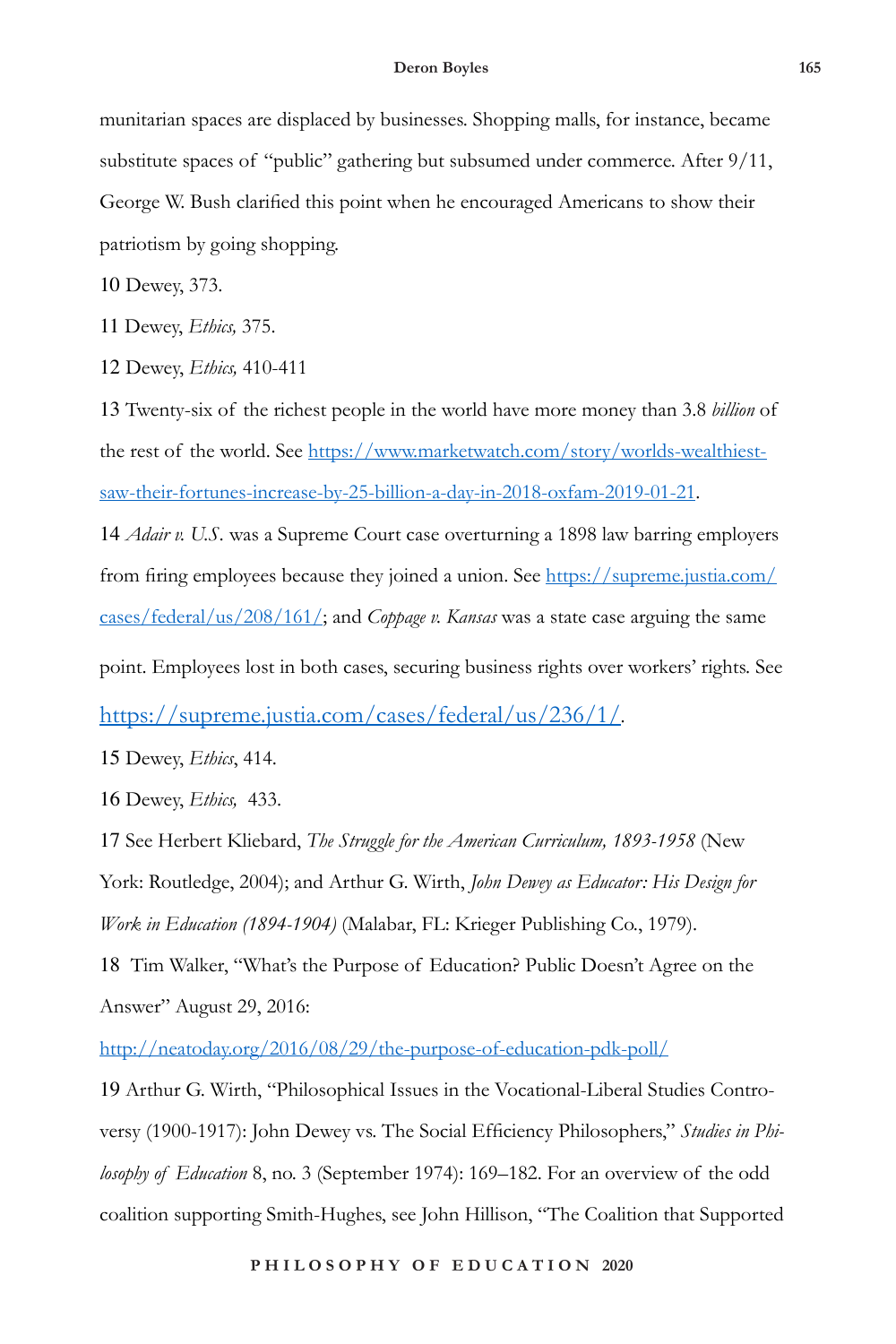the Smith-Hughes Act or a Case for Strange Bedfellows," *Journal of Vocational and Technical Education* 11, no. 2 (Spring 1995): 4-11. See, also, Joseph K. Hart, *Education in the Humane Community* (New York: Harper and Brothers, 1951); and Emery J. Hyslop-Margison, "An Assessment of the Historical Arguments in Vocational Education Reform," Eric Document, no. 435 825 (Washington, DC: ERIC, 1999): 1-14. Available at: https://files.eric.ed.gov/fulltext/ED435825.pdf.

20 Hyslop-Margison, 8-9.

21 Sputnik and the resulting National Defense Education Act of 1958 only reinforced this movement.

22 See Philip Mirowski and Dieter Plehwe, *The Road from Mont Pèlerin: The Making of the Neoliberal Thought Collective* (Cambridge, MA: Harvard University Press, 2015).

23 There were differences between neoliberals and ordoliberals within MPS, to be sure, but the society is staunchly monetarist and exclusionary of state intervention, at least in theory. See Mirowski and Plehwe, 88-123.

24 Dewey, *Ethics*, 383.

25 Dewey, 383.

26 Tyler Mac Innis and Juan Carlos Ordóñez, "The Gaming and Decline of Oregon Corporate Taxes," *Oregon Center for Public Policy* (Portland, OR: OCPP, 2016), 2. https://www.ocpp.org/media/uploads/pdf/2016/06/rpt20160629-corporate-taxshift\_fnl\_.pdf

27 Dewey, *Ethics*, 382.

28 I do not have the space to delve into other elements associated with this situation, like wealthy schools versus poorer schools and the fact that wealthy public schools continually "out-raise" other schools or how millage rates in wealthy areas are significantly lower than in depressed or poorer areas. These issues will have to be for another time.

29 William Jevons made this link in 1871.